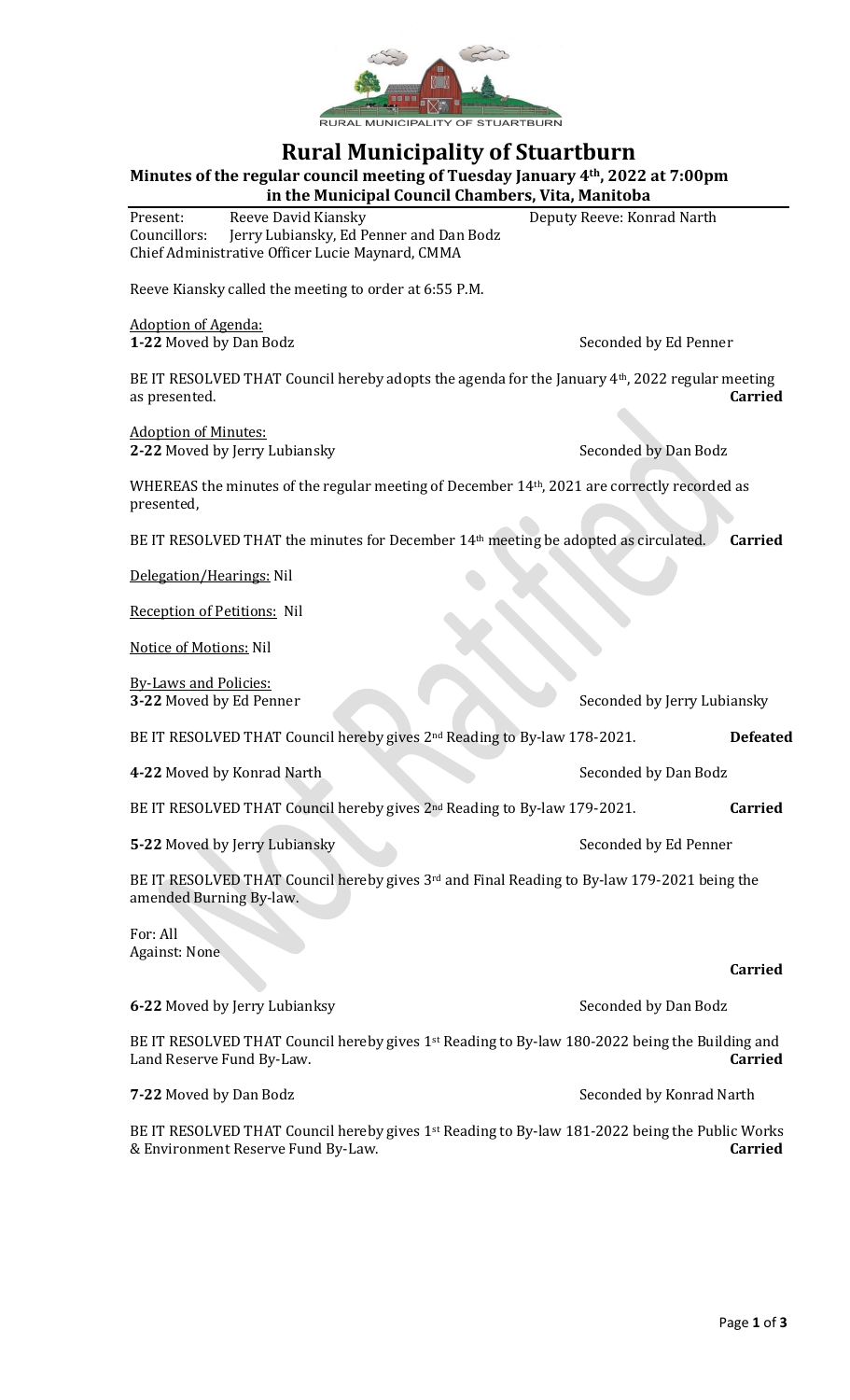Accounts:<br>**8-22** Moved by Ed Penner

**Seconded by Jerry Lubiansky** 

BE IT RESOLVED THAT cheques 20211014 – 20211020 and 20211030 - 20220071 inclusive, in the amount of \$100,782.23 be approved and paid as presented.

*Cheques 20211021 – 20211029 being Council Indemnities and Expenses for December were approved at the December 14th, 2021 council meeting.* **Carried**

Communications & Correspondence: *From Subject Disposition* CAO CAO Report from Dec  $14<sup>th</sup>$ , 2021 to Jan  $3<sup>rd</sup>$ , 2022 Resolution #9-22<br>Public Works Manager PW Report from Dec  $15<sup>th</sup>$ , 2021 to Jan  $4<sup>th</sup>$ , 2022 Resolution #10-22 PW Report from Dec 15th, 2021 to Jan 4th, 2022 RM of La Broquerie Public Hearing Notice Information MMAA What's in the Box? Webinar Ukrainian Canadian Congress request for donation **Information** Information

**9-22** Moved by Jerry Lubiansky Seconded by Dan Bodz

BE IT RESOLVED THAT Council hereby accepts the CAO report dated December 14th, 2021 to January 3rd, 2022 as presented. **Carried**

**10-22** Moved by Ed Penner Seconded by Dan Bodz

BE IT RESOLVED THAT Council hereby accepts the Public Works Manager's report dated December 15th, 2021 to January 4th, 2022 as presented. **Carried**

**11-22** Moved by Ed Penner Seconded by Konrad Narth

BE IT RESOLVED THAT Council hereby authorizes the CAO to attend the What's in the Box? Balancing Expectation with Capacity (& Vice Versa) Webinar hosted by the MMAA with related expenses to be paid by the Municipality. **Carried**

Reports/Minutes from Committees: **12-22** Moved by Ed Penner Seconded by Konrad Narth

BE IT RESOLVED THAT Council accepts the reports/minutes from the following committees:

• Vet Board Meeting Minutes of December 6th & 20th, 2021

- BPPS Meeting minutes of December 8th, 2021
- PSWBD Meeting Minutes of December 15th, 2021
- Weed Building Inspector report for December 15th, 2021

## **Carried**

**13-22** Moved by Dan Bodz Seconded by Jerry Lubiansky

BE IT RESOLVED THAT Council hereby agrees with MI's intention to install 2 – 2200mm diameter culverts at PR 201 & Road 30E. **Carried**

**14-22** Moved by Ed Penner Seconded by Konrad Narth

General Business

BE IT RESOLVED THAT Council hereby approves the purchase of a slip tank from Ms. Gloria Robillard in the amount of \$1,200.00. **Carried**

**15-22** Moved by Konrad Narth Seconded by Jerry Lubiansky

BE IT RESOLVED THAT Council hereby requests Crown Lands to transfer the title of the westerly 50 feet of the S ½ of L.S. 2 in the SE 12-3-9 EPM (described on Roll 237900) back into the Rural Municipality of Stuartburn's name. **Carried**

Page **2** of **3**